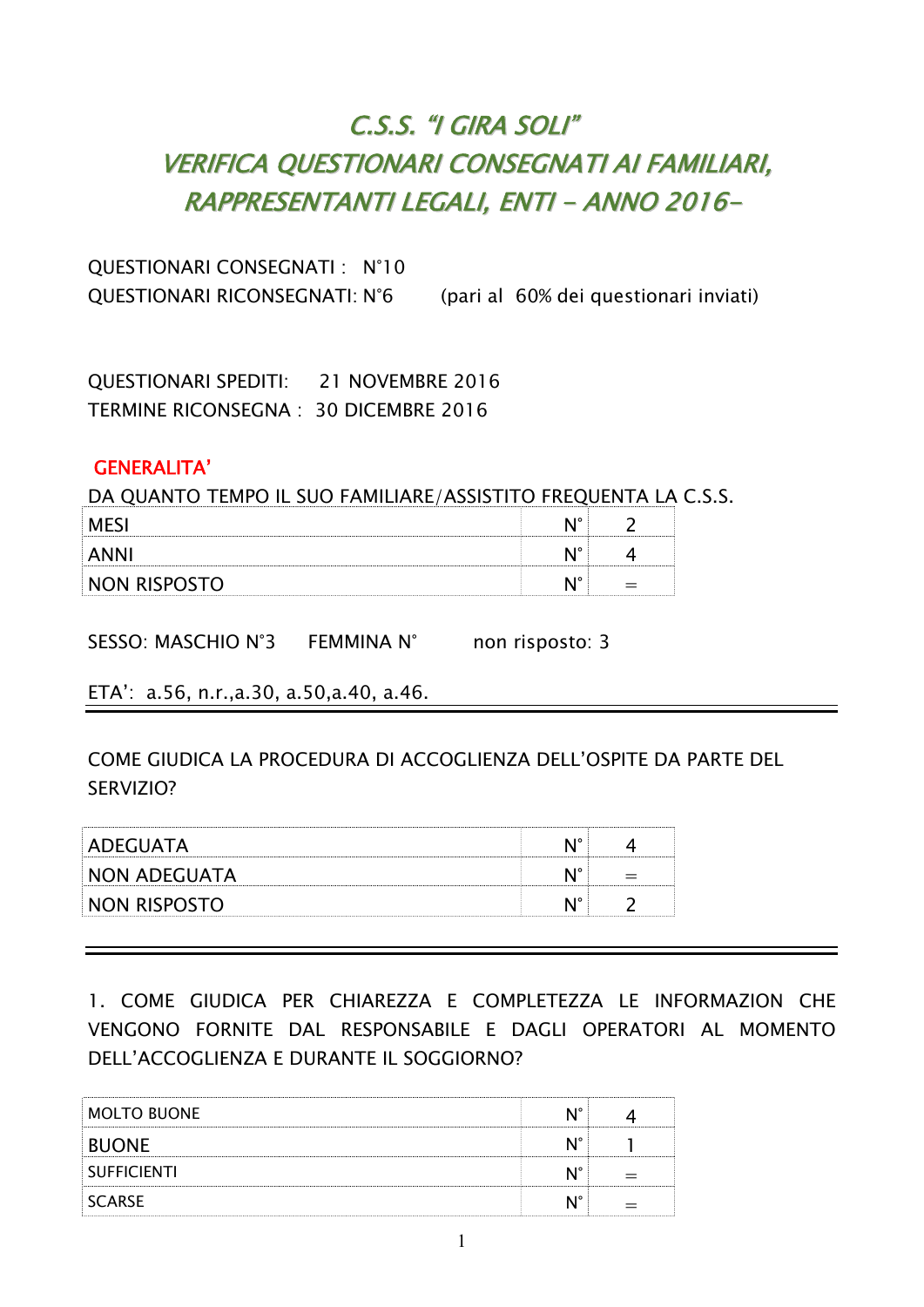| MOLTO SCARSE<br>ັ | $\overline{10}$ |  |
|-------------------|-----------------|--|
| NON RISPOST<br>   | $\overline{10}$ |  |

### 2. COME CONSIDERA IL RAPPORTO LA PROFESSIONALITA', LA DISPONIBILITA' E LA CORTESIA DEL PERSONALE?

| <b>MOLTO BUONE</b>  |  |
|---------------------|--|
| <b>BUONE</b>        |  |
| <b>SUFFICIENTI</b>  |  |
| <b>SCARSE</b>       |  |
| <b>MOLTO SCARSE</b> |  |
| NON RISPOSTO        |  |

## 3. COME CONSIDERA LA QUALITA' DELLE CURE (IGIENICHE E SANITARIE) E LE ATTENZIONI RICEVUTE DAL SUO CONGIUNTO DURANTE IL SOGGIORNO?

| <b>MOLTO BUONE</b>  |  |
|---------------------|--|
| <b>BUONE</b>        |  |
| <b>SUFFICIENTI</b>  |  |
| <b>SCARSE</b>       |  |
| <b>MOLTO SCARSE</b> |  |
| NON RISPOSTO        |  |
|                     |  |

4. COME VALUTA NEL COMPLESSO LA QUALITA' DELLE ATTIVITA' INTERNE (ESPRESSIVE, MANUALI, LUDICO-RICREATIVE ECC…) ED ESTERNE (USCITE, GITE, PARTECIPAZIONI AD EVENTI, FESTE, INIZIATIVE SOCIALI, SOGGIORNI CLIMATICI, INSERIMENTI LAVORATIVI,ECC…)?

| <b>MOLTO BUONE</b>  |  |
|---------------------|--|
| <b>BUONE</b>        |  |
| <b>SUFFICIENTI</b>  |  |
| <b>SCARSO</b>       |  |
| <b>MOLTO SCARSO</b> |  |
| NON RISPOSTO        |  |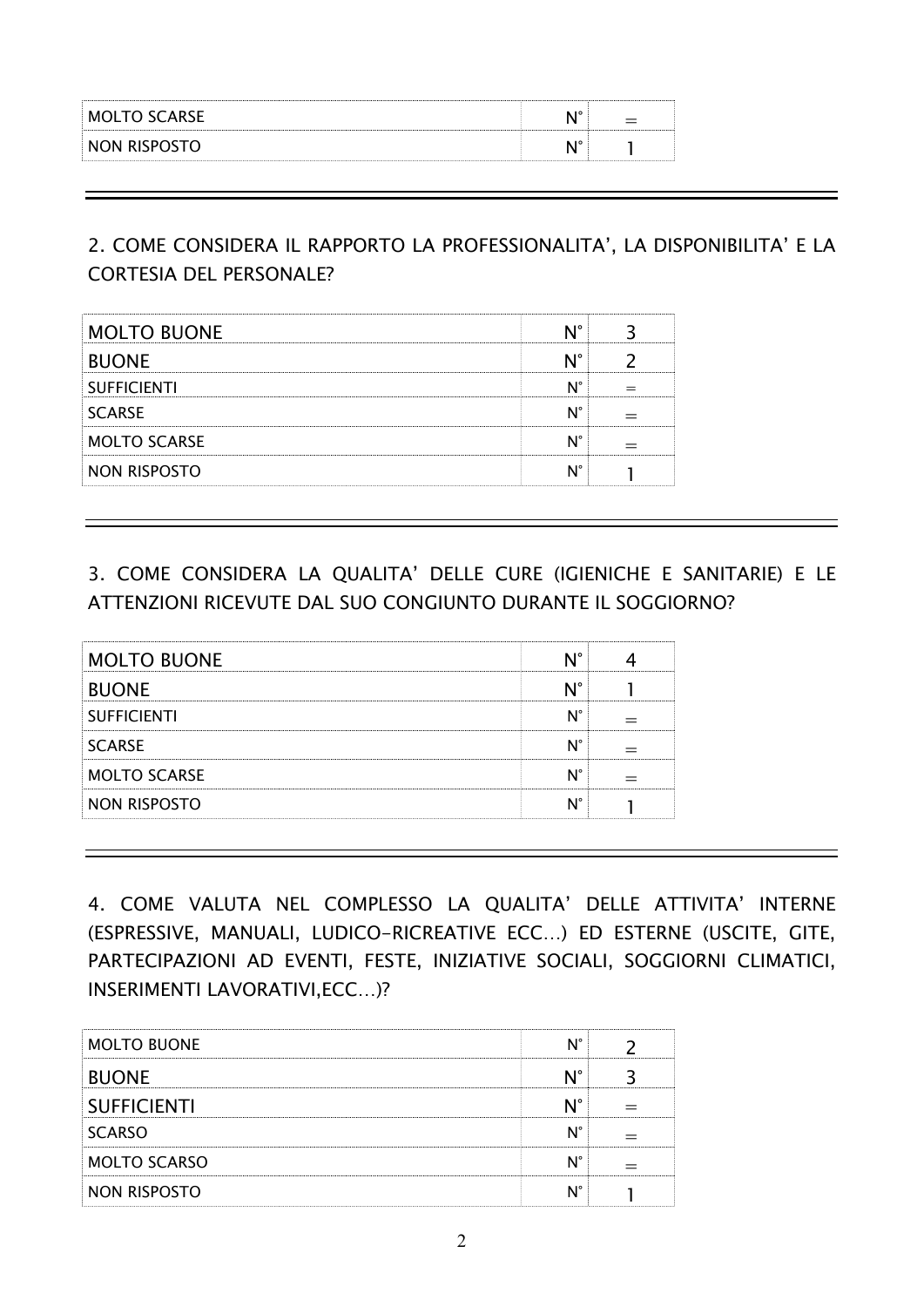## 5. COME VALUTA, NEL SUO COMPLESSO, LA QUALITA' DELL'AMBIENTE (SPAZI, ARREDO, ATTREZZATURE, ECC…)?

| <b>MOLTO BUONA</b>  |  |
|---------------------|--|
| <b>BUONA</b>        |  |
| <b>SUFFICIENTE</b>  |  |
| <b>SCARSA</b>       |  |
| <b>MOLTO SCARSA</b> |  |
| N RISPOSTO          |  |

#### 6. COME GIUDICA IL LIVELLO DI PULIZIA DEI LOCALI?

| <b>MOLTO BUONO</b>  |  |
|---------------------|--|
| <b>BUONO</b>        |  |
| <b>SUFFICIENTE</b>  |  |
| <b>SCARSO</b>       |  |
| <b>MOLTO SCARSO</b> |  |
| NON RISPOSTO        |  |

7. DA QUANDO FREQUENTA LA COMUNITA' COME CONSIDERA I RISULTATI RAGGIUNTI DAL SUO CONGIUNTO NEI TERMINI DI AUTONOMIA, INTEGRAZIONE E RELAZIONI INTERPERSONALI?

| <b>MOLTO BUONI</b>  |  |
|---------------------|--|
| <b>BUONI</b>        |  |
| <b>SUFFICIENTI</b>  |  |
| <b>SCARSI</b>       |  |
| <b>MOLTO SCARSI</b> |  |
| <b>NON RISPOSTO</b> |  |
|                     |  |

8. COME CONSIDERA LA CAPACITA' DEL SERVIZIO DI COINVOLGERLA E DI FARLA PARTECIPARE IN QUANTO FAMILIARE (TUTORE LEGALE/SERV.SOCIALE INVITANTE ECC…) ALLA VITA IN COMUNITA' E NELLA REALIZZAZIONE DEL PROGETTO DI VITA COMUNITARIA DEL SUO CONGIUNTO?

| $T^{\wedge}$ DI<br>M <sup>c</sup><br>M | $\sim$ |  |
|----------------------------------------|--------|--|